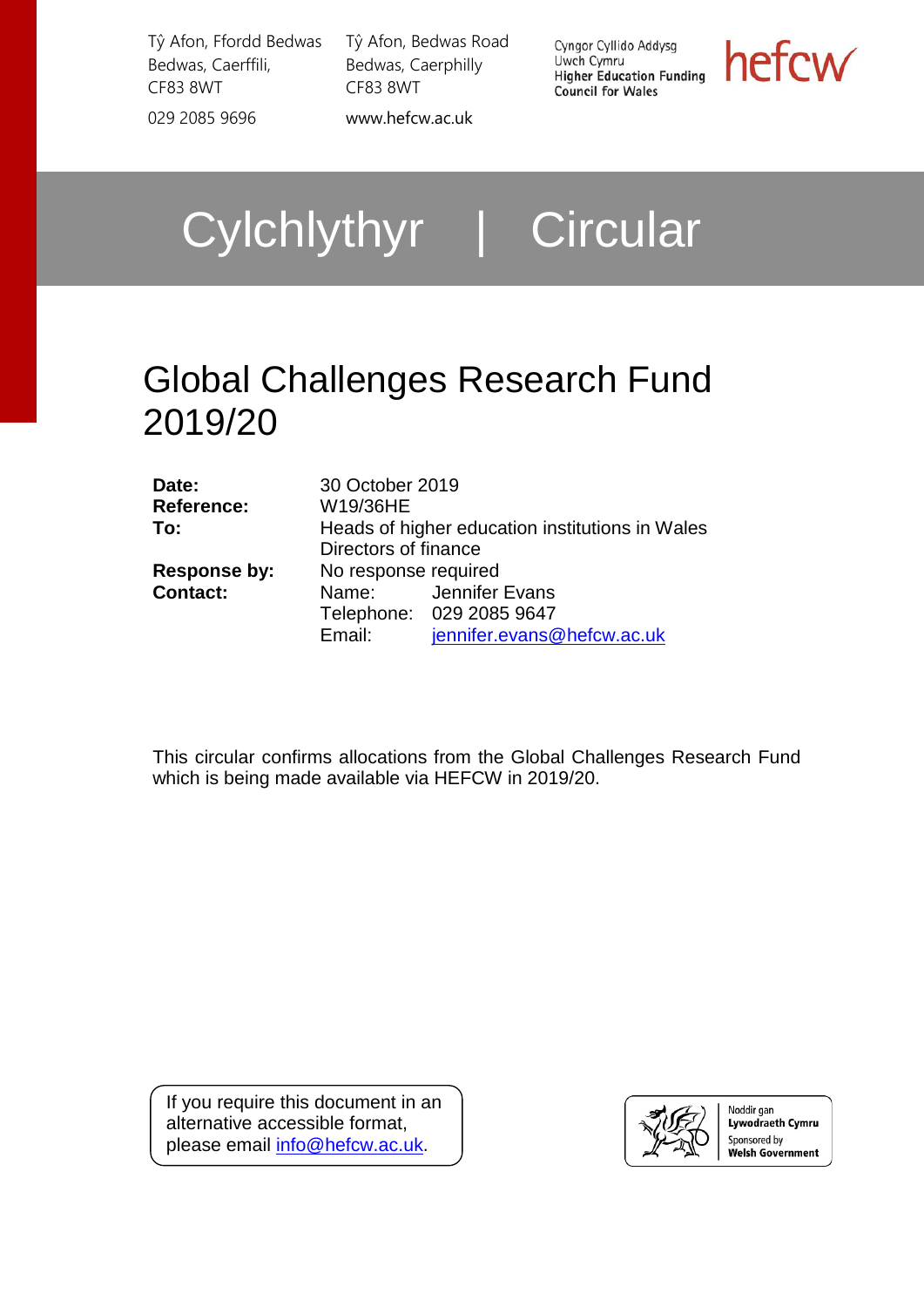#### **Introduction**

1. This circular announces funding of £2.5 million from the Global Challenges Research Fund which is being made available via HEFCW in 2019/20.

#### **The Global Challenges Research Fund (GCRF)**

- 2. The Global Challenges Research Fund (GCRF) is a five-year £1.5 billion fund to support cutting-edge research that addresses the challenges faced by developing countries through:
	- challenge-led disciplinary and interdisciplinary research
	- strengthening capacity for research and innovation within both the UK and developing countries
	- providing an agile response to emergencies where there is an urgent research need.
- 3. GCRF forms part of the UK's Official Development Assistance (ODA) commitment. ODA-funded activity focuses on outcomes that promote the long-term sustainable growth of countries on the OECD Development Assistance Committee (DAC) list. [Further information about GCRF](https://www.ukri.org/research/global-challenges-research-fund/) is available on the UKRI website.
- 4. The funding for GCRF is provided by the Department for Business, Energy and Industrial Strategy (BEIS). It is delivered primarily by the Research Councils, Learned Societies and UK Space Agency, which will make awards on the basis of competitive bids.

## **GCRF Funding Provided via the HE Funding Bodies**

- 5. In addition to the funding which it is providing to the Research Councils, the Learned Societies and UK Space Agency, BEIS also provides an element of GCRF funding to Research England. The Overseas Development Agency agreed that it would be appropriate for BEIS to provide equivalent allocations to the higher education funding bodies of the devolved countries of the UK.
- 6. BEIS has provided us with figures for HEFCW's GCRF funding for 2019/20. BEIS has calculated the HE funding bodies' allocations in proportion to each country's share of total UK Research Council funding. In the first two years of the scheme, the funding bodies' allocations were calculated on the basis of Barnett proportions (5% for Wales), but BEIS advised us from the outset in 2016/17 that it intended to move to the current method.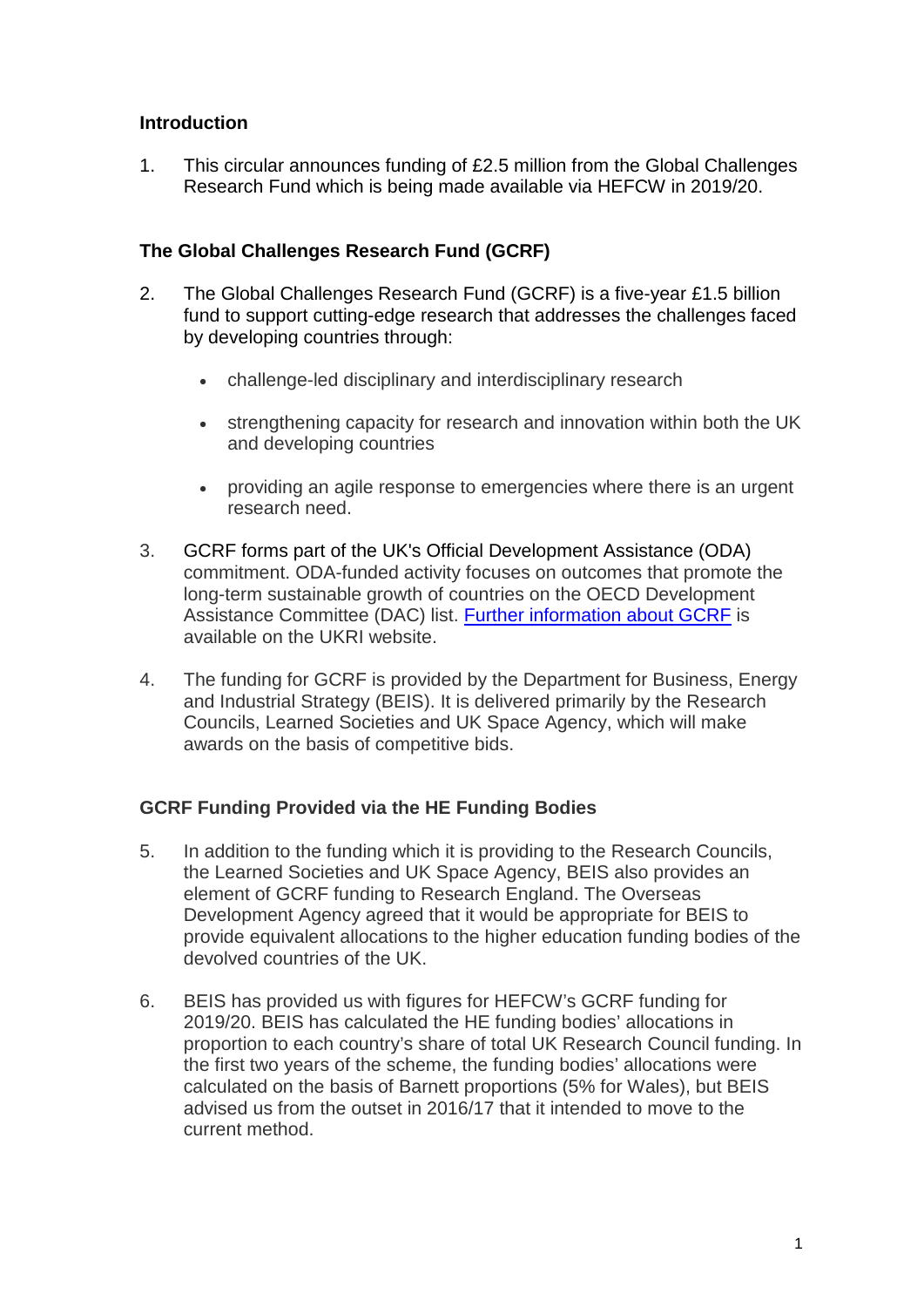#### **Eligible Uses of Funding**

- 7. The GCRF funding made available via HEFCW has been provided for the purpose of supporting cutting edge research that promotes the economic development and well-being of countries on the Organisation for Economic Co-operation and Development (OECD) Development Assistance Committee [\(DAC\) list.](http://www.oecd.org/dac/stats/documentupload/DAC%20List%20of%20ODA%20Recipients%202014%20final.pdf)
- 8. Within the above overarching objective, the list of eligible uses of the funding made available via the UK HE funding bodies has been reviewed and expanded this year. In 2019/20 the GCRF funding provided via HEFCW is expected to be used to progress the three year strategies that were agreed and [published](https://www.hefcw.ac.uk/documents/policy_areas/research/GCRF.pdf) in 2018.

#### **Reporting Requirements**

9. Institutions in receipt of funding are requested to provide annual reports on progress against their agreed strategies. Funding bodies provide a combined report to BEIS, coordinated by Research England, for internal monitoring and compliance purposes.

#### **Allocations**

- 10. As in previous years, the GCRF funding has been allocated pro rata to universities' Research Council grant income. We have applied a funding threshold which means that funding will only be provided to those institutions which generate an allocation of at least £50k through the operation of the pro-rata allocation formula.
- 11. The 2019/20 allocations are set out at **Annex A**. They will be paid to universities in full in October 2019.
- 12. This funding will be regarded as a supplement to QR.

#### **Assessing the Impact of our Policies**

13. We have carried out an impact assessment screening to help safeguard against discrimination and promote equality. We also considered the impact on the Welsh language, and Welsh language provision within the HE sector in Wales.

## **Further information**

14. For further information, contact Jennifer Evans (tel 029 2085 9647; email [jennifer.evans@hefcw.ac.uk\)](mailto:jennifer.evans@hefcw.ac.uk).